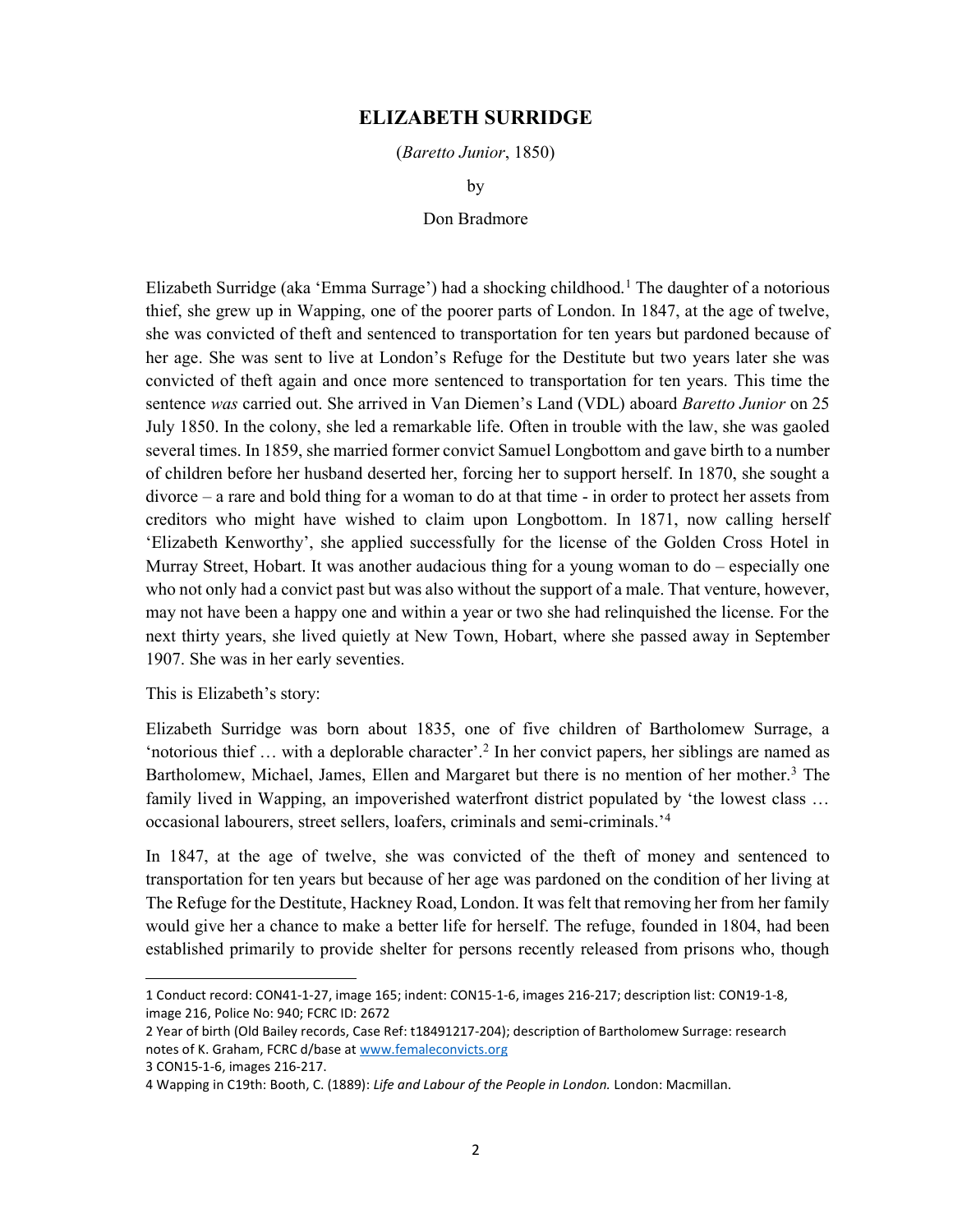they were willing to work, were unable to find employment because of their criminal pasts. It also took in 'unfortunate and deserted females' and other individuals 'in very urgent necessity'.<sup>5</sup>

However, just two years later Elizabeth was charged with theft again.

On 17 December 1849, at her trial at the Central Criminal Court, London (the 'Old Bailey'), a witness told the court that he had seen Elizabeth put her hand beneath the folds of the skirts of a woman who was distracted by a quarrel in which her husband was involved, and take her purse. The witness had alerted the woman and the police were called. A constable had arrested Elizabeth and taken her to the police station where she was searched and the stolen money – about four shillings and six pence - discovered. The court also heard that, in addition to this theft charge and the one in 1847, she had previously served two prison terms, one of six months for stealing a length of silk and another of a month for being disorderly. Found guilty, she was sentenced to transportation for ten years. This time, the sentence of transportation was carried out.<sup>6</sup>

For three months Elizabeth was held in an English gaol while awaiting a vessel to take her to VDL. Eventually she was put aboard Baretto Junior, which with 190 female prisoners and their twentytwo children, sailed from Portsmouth on 13April 1850 and reached Hobart on 25 July.<sup>7</sup>

It had been a sad, uncomfortable - and particularly terrifying - journey. Three of the women had died from illnesses during the voyage and another had taken her own life by throwing herself from the ship. Two infants had also passed away.<sup>8</sup>

On 10 July, not long after rounding the Cape of Good Hope, the ship had encountered a most severe hurricane. For almost twenty-four hours the storm had continued with unabated fury and the vessel had been battered by heavy seas, blinding snow and gales of tremendous force. With the main try-sail ripped to shreds and blown away and the ship becoming increasingly difficult to steer, all had known that they were in great danger. Many thought their last hour had come. Below decks, there were chaotic scenes. Huge waves breaking over the ship had drenched the women and children. Under the direction of the surgeon-superintendent, R. Whitemore Clarke, the least frightened of the women had been kept busy for hours baling and swabbing up the water.<sup>9</sup>

It is not known how Elizabeth had fared during the voyage. She is not among the forty-three women whom Surgeon-superintendent Clarke listed in his medical journal as having required treatment from him for their illnesses or injuries. Interestingly, however, he must have had dealings of some kind with her. A few days after the ship had reached Hobart, he wrote a letter to the convict authorities in which he recommended that, before being assigned to a settler as a servant, she be 'made to undergo 6 mths probation at the Cascade Factory, the first 3 mths under strict sep[arate] treatment.' Unfortunately, a copy of the letter, dated 30 July 1850, has not yet been located and

6 Old Bailey at https://www.oldbaileyonline.org/ - Case Ref: t18491217-204).

<sup>5</sup> K. Graham, FCRC d/base at www.femaleconvicts.org; see also Refuge for the Destitute. (1818): A Short Account of the Refuge for the Destitute. London: W. Phillips.

<sup>7</sup> http://members.iinet.net.au~perthdps/convicts/shipsTAS.html

<sup>8</sup> Medical journal of Surgeon-Superintendent R. Whitemore Clarke @ www.femaleconvicts.org

<sup>9</sup> The Courier (Hobart), 31 July 1850, p.2; Launceston Examiner, 31 July 1850, p.7; Sydney Morning Herald, 6 August 1850, p.2.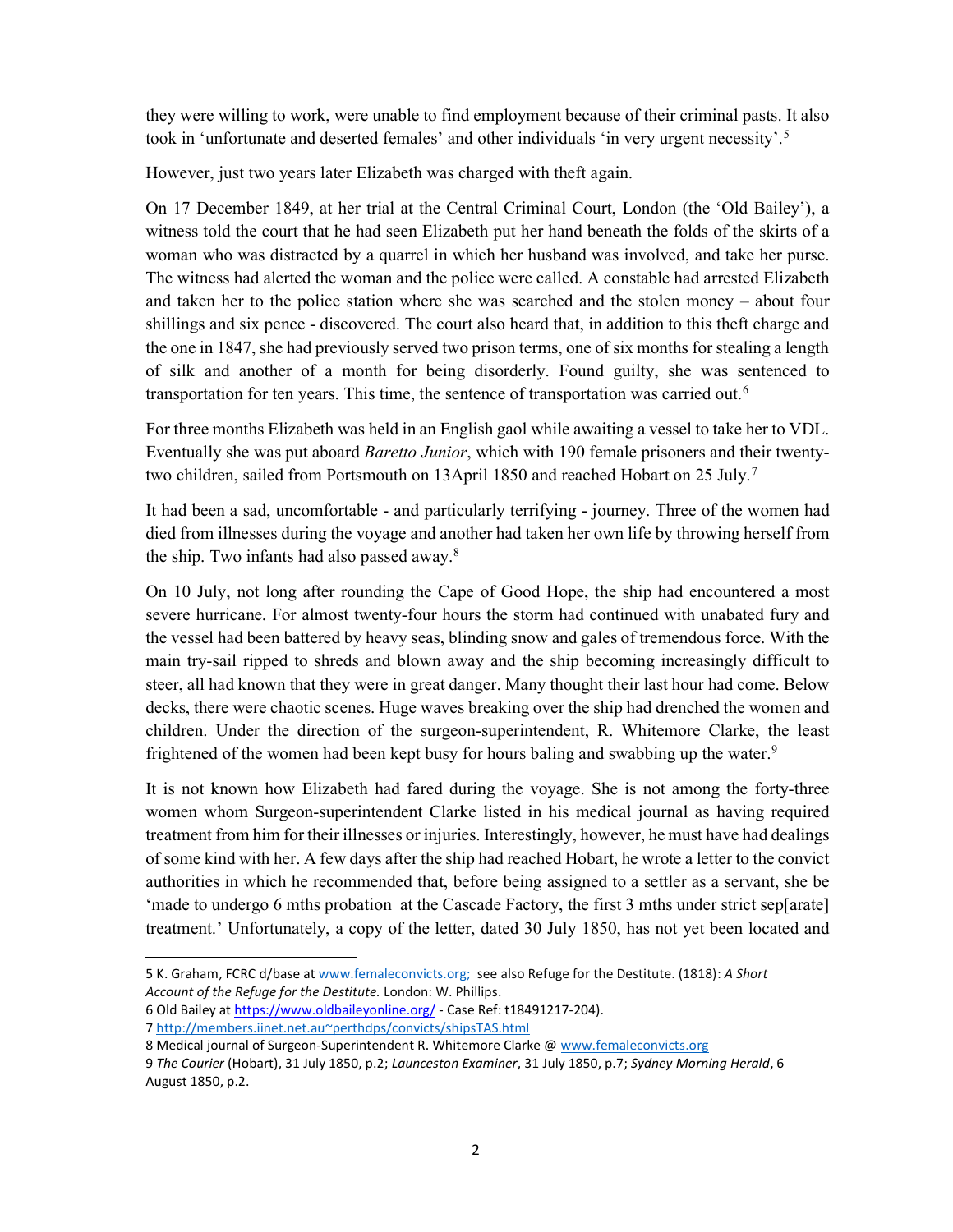the reasons for Clarke's recommendation is unknown but it appears to have been acted upon. It was not until 18 February 1851 that Elizabeth was allowed to enter private service as a housemaid at the residence of J.H Beaumont, Macquarie Street, Hobart.<sup>10</sup>

Upon arrival at Hobart, Elizabeth had been described as being sixteen years old, single and four feet and eleven inches (about 150 cms) tall. She had a fresh complexion, brown hair and light blue eyes. She could read and write. She was a Protestant.<sup>11</sup>

A few months later, now in the service of the Dixon household, Elizabeth was charged with her first offence in the colony - disobedience of orders and insolence and sent back to the Cascades to serve four months' imprisonment with hard labour. During those four months, she was punished six times for relatively minor breaches of prison discipline, including 'talking on the way to church', 'disorderly at the mess table', 'disorderly in the dormitory' and 'neglecting work'. For these offences her punishments ranged from an 'admonishment' to 'cleaning the yards for ten days', 'separate confinement' and 'three days bread and water'.<sup>12</sup>

None of this curbed Elizabeth's unruliness. Soon after her release she was in trouble with the authorities again. Absconding from the home of her master, James Sly of Liverpool Street, Hobart, she was missing for some days. When apprehended, she was again returned to the Cascades, this time for twelve months to be served with hard labour. Again, she had to be punished frequently for disregard of prison rules: 'disrespect' to supervisors, 'making a noise' in her cell, 'misconduct in chapel' and so on. For these offences, she was punished with 'separate confinement' and a diet of 'bread and water'.<sup>13</sup> On one occasion, she was ordered to wear 'punishment dress' for fourteen days for 'misconduct to a watchwoman'. Used quite frequently at the Cascades, and often meted out in combination with some other disciplinary measure such as 'bread and water', the 'punishment dress' consisted of a black cap and short-sleeved black jacket. Presumably, like shaving the head – a much more severe form of punishment - this was intended to humiliate the offender.<sup>14</sup>

Not long after her release, Elizabeth, now eighteen years old, took up with former convict, Samuel Longbottom, and by September 1853 was co-habiting with him.<sup>15</sup> His conduct record is unflattering. In 1839, he had been convicted in England of a felony and had been transported to Bermuda where he had served seven years as a convict. In July 1847, soon after returning to England, he had been convicted of robbery with violence at York. After his trial, he had been imprisoned on hulks in England and Gibraltar, before being shipped to VDL. He had arrived there per Lady Kennaway (2) in May 1851. His gaol report described him as 'daring and violent'; the surgeon-superintendent on *Lady Kennaway* had described him simply as 'bad'. About thirty-two years old, he was single, five feet three and a half inches (about 163 cms) tall, with a dark

<sup>10</sup> CON41-1-27, image 165; John Beaumont is believed to have been a director of the Tasmanian Fire, Life and Insurance Co. with offices in Macquarie Street – see advertisement in Cornwall Chronicle, 20 April 1850, p.256; charged with first offence: 29 July 1851.

<sup>11</sup> CON41-1-27, image 165; indent CON15-1-6, images 216-217.

<sup>12</sup> Cascades Punishment Book, CON138/1, pp.205-212, via FCRC d/base @ www.femaleconvicts.org

<sup>13</sup> Cascades Punishment Book, CON138/2, pp.168-173, via FCRC d/base @ www.femaleconvicts.org

<sup>14</sup> Punishment Book, CON138/2, pp.169, No. 2-173, via FCRC d/base @ www.femaleconvicts.org

<sup>15</sup> See Elizabeth's protection order: SC89/1/2, 1870.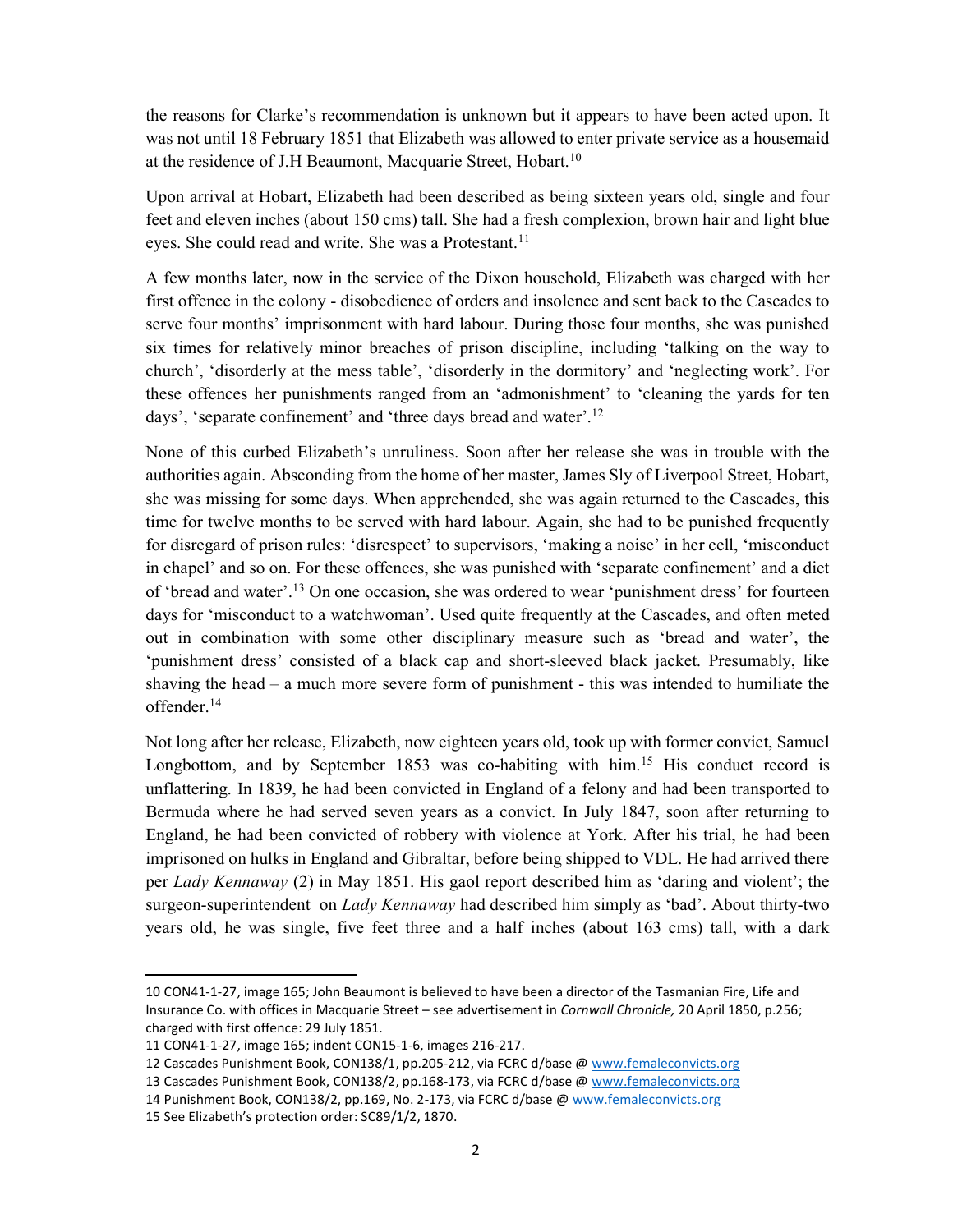complexion, dark brown hair and grey eyes. Able to read and write 'a little', he was a labourer and stone-cutter by trade.<sup>16</sup>

While Elizabeth's relationship with Longbottom might have offered her protection in a society in which the male population exceeded the female by a ratio of at least five to one, it seems not to have provided her with much stability. In early June 1854, again assigned to domestic service, she was charged with using 'indecent language' and sentenced to another six months' gaol with hard labour.<sup>17</sup>

Within weeks of her starting this term of imprisonment, however, she was taken to the infirmary at Her Majesty's General Hospital, Liverpool Street, Hobart, where, on 3 September 1854, she gave birth to her first child, a daughter whose name was registered as 'Sarah Surridge'. The name of the father was not recorded but it was probably Longbottom. After the birth, Elizabeth remained for some time at the hospital where a nursery had been established under the supervision of Dr. Edward Swarbreck Hall.<sup>18</sup>

Dr. Hall had taken up a temporary appointment as medical officer at the Cascades in June 1854. When he arrived there, he had found about sixty women and more than a hundred children cooped up in four small, cold and damp rooms. The infant mortality rate was abnormally high, most of the children were weak and sickly and some required daily medical treatment. Although Hall had tried desperately hard to improve conditions, he had been frustrated by the convict authorities whom, he felt, had no interest in the health of the children. Within a month he had moved all of the women with young children from the Cascades to the hospital infirmary where they were under the care of the Medical Department rather than the Convict Department. But even there, Hall's frustration with the authorities continued. In March 1855, he had been forced to resign. Three months later, the Comptroller-General of Convicts had decided that that infirmary space at the hospital could be put to better use as office space and so the women and children had been moved again – this time to the Brickfields Hiring Depot at North Hobart where female prisoners who had served their initial probation were housed while awaiting their first assignments. There, also, were women who had been returned after finishing an assignment and were now awaiting another.<sup>19</sup>

At Brickfields, the women and children from the hospital were once again under the care and supervision of the Convict Department and, not surprisingly, the lack of concern for their health and safety against which Hall had fought had continued. Within two months, more than twenty of the children had died, eight in one week.<sup>20</sup> Elizabeth and her baby daughter had been among the women transferred from the hospital, of course. They remained there until April 1856.

<sup>16</sup> Longbottom: conduct record, CON33-1-102, image 142; description list, CON18-1-52, image 198; indent, CON14-1-42, image 301/302.

<sup>17</sup> CON41-1-27, image 165

<sup>18</sup> Birth – Sarah Surridge; RGD33/1/5, No. 1368, Hobart; the child was also known as 'Susan Surridge' and 'Ann' Surridge' (and as 'Mary Emma Kenworthy' in later life).

<sup>19</sup> This paragraph is based on the research of Kippen, R. (2009). 'The convict nursery at the Cascades Female factory, Hobart', Chainletter No. 2, Monash University: Founders and Survivors at

https://researchmgt.monash.edu/ws/portalfiles/portal/9389250/2009\_Kippen\_convictnursery.pdf 20 Kippen, op.cit.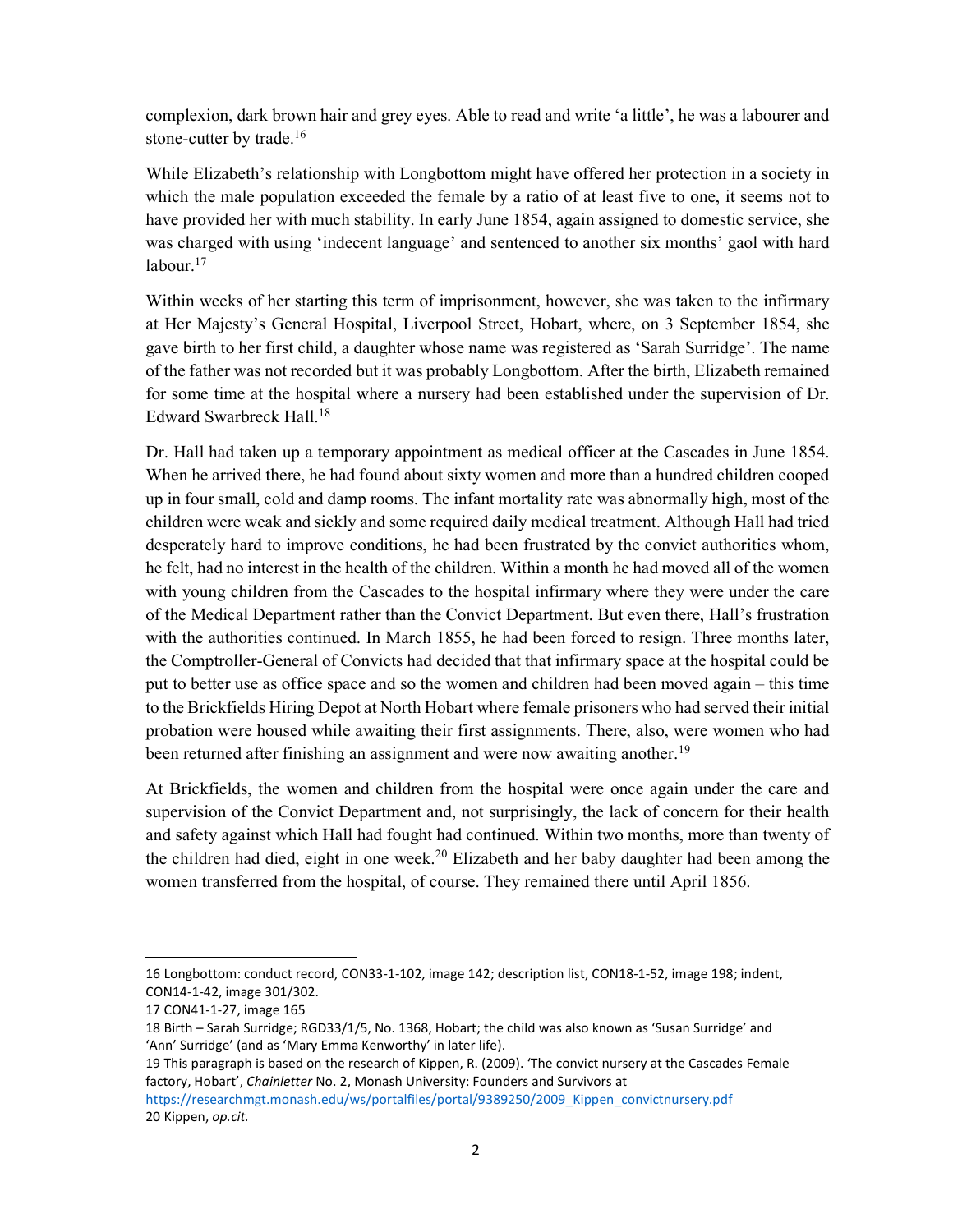Interestingly, on 4 February 1856, a huge fire broke out at Brickfields and the convict women were forced to act quickly to avoid a catastrophe. In June 1856, a number of them, including Elizabeth, were commended for their meritorious conduct at that time.<sup>21</sup>

On 3 April 1856, Elizabeth, now well enough to be hired out to private service again, admitted her daughter to the Queen's Orphan School (QOS), at New Town, Hobart. Strangely, the child's name was entered into the Admissions Register as 'Ann' Surridge rather than 'Sarah' Surridge. Her age is shown as '1 year 6 mths'. Elizabeth is shown as the child's mother but, again, name of the father was not recorded.<sup>22</sup>

As it happens, Sarah (or 'Ann') Surridge was at the QOS for only four months. On 2 September 1856, she was discharged to Elizabeth's care. A note in the register reads 'Mother, Ticket of Leave'. A month earlier, Elizabeth had received her ticket of leave which allowed her to find her own employment and to have her daughter with her.<sup>23</sup> Nevertheless, ticket-of-leave convicts were still subject to strict rules. They were required to carry the ticket with them at all time, to remain within a specified area in the colony, to report regularly to local authorities and to attend church on Sundays, if possible.<sup>24</sup>

Thus, the authorities were not pleased when, on 27 November 1856, Elizabeth was found 'in bed with a man'. Charged with misconduct, she was sent to prison again, this time for a month with hard labour.<sup>25</sup> The man's name is not mentioned in her convict documents. Was it Longbottom? That seems most likely – but, because they were not married, the authorities would have taken a dim view of their relationship.

In 1857, Elizabeth gave birth to her second child, a son. The birth does not appear to have been registered. Was Longbottom the father? Probably. Elizabeth was to explain later that she had not reared the boy but had given him up for adoption 'by a relative'! Who the relative was remains a mystery!<sup>26</sup>

On 1 December 1857, Elizabeth's Conditional Pardon (CP) was approved. Convicts whose CP's were approved were free to move around the colony but the condition of their pardon was that they not return to the United Kingdom. They were required to apply for the document within three months and to be able to produce it at the time of a muster. Anyone unable to do so could be considered a Prisoner of the Crown and returned to Government Service.<sup>27</sup>

In the following year – 1858 – Elizabeth gave birth to her third child, another daughter, whom she named Hannah Charlotte Longbottom.<sup>28</sup> Sadly, however, little Hannah died - as the result of a tragic accident - a year later. On 1 August 1859, an inquest into the death found that, on 20 July, the infant's clothes 'accidentally and by misfortune, took fire' in the house of her mother (named

<sup>21</sup> CON41-1-27, image 165.

<sup>22</sup> http://www.orphanschool.org.au/showorphan.php?orphan\_ID=5231

<sup>23</sup> ToL granted 5 August 1856: CON41-1-27, image 165.

<sup>24</sup> https://www.nla.gov.au/research-guides/convicts/tickets-of-leave

<sup>25</sup> CON41-1-27, image 165.

<sup>26</sup> SC89/1/2, 1870.

<sup>27</sup> https://www.nla.gov.au/research-guides/convicts/tickets-of-leave

<sup>28</sup> Birth registration not located but see Note XX, below, and refer to SC195/1/43, Inquest No. 4611.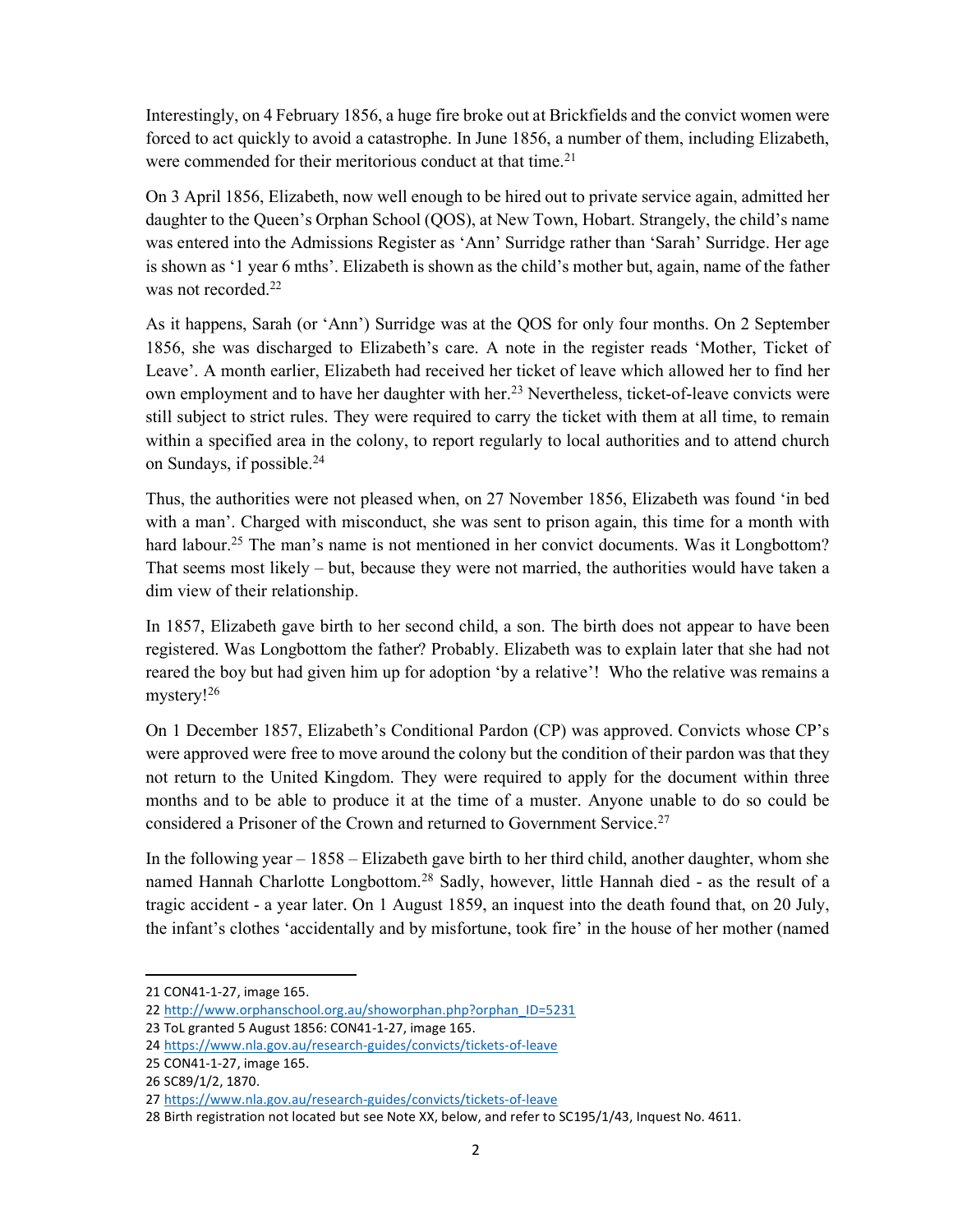as 'Elizabeth Emily Longbottom') and, although the child had been rushed to hospital immediately, she had died of 'certain mortal wounds' ten days later.<sup>29</sup>

It must have been a very sad time for both Elizabeth and Samuel but it was one that brought them closer together – for a while, at least. On 22 August 1859, three weeks after the baby's death, they married. The ceremony was performed at St David's Cathedral, Hobart, by the Rev. F.W. Quilter. The marriage register shows Elizabeth's surname as 'Surridges' and describes her as a twentyfour-year old 'spinster'. Samuel was described as a thirty-eight-year old stone mason.<sup>30</sup>

Four months later, Elizabeth was declared 'free by servitude'. On 17 December 1859, the ten-year sentence that had brought her to VDL was finally up. She had served her time and was completely and unconditionally free again.

Within a year, however, Elizabeth was in trouble with the law again. In late November 1860, she was charged with being drunk and disorderly and with assaulting the police. Described in a newspaper report of the incident as 'a sharp-looking little woman', she was fined ten shillings for the first of those offences and twenty shillings for the second.

In March 1861, Elizabeth and Samuel Longbottom were both fined when charged with indecent language in Murray Street, Hobart. Although newspaper reports of the incident are vague, it is probable that they were engaged in a heated argument with each other.<sup>31</sup>

That incident seems to have been a clear sign that their marriage had deteriorated. In late December 1862, Samuel walked out on Elizabeth and the children. He left the colony and never returned.<sup>32</sup>

Soon after Samuel's departure, Elizabeth began to refer to herself as 'Elizabeth Kenworthy'. It is not difficult to imagine why she wanted to change her name – to leave her convict past behind or to disassociate herself from Longbottom, for instance – but why she chose 'Kenworthy' is unclear. Perhaps the 'worthy' part of the name had special appeal to her! Perhaps she just liked the sound of it! In any event it was as 'Elizabeth Longbottom alias Esther Elizabeth Kenworthy' that she next came to the notice of the police.

In June 1865, she was charged with disturbing the peace in a city street. Described in a report of the incident in The Mercury as a 'virago', she had been arrested for 'shouting and calling Mr. Clews, the landlord of the Golden Cross Hotel in Murray Street, Hobart, abusive names'. In court, Sergeant Rollings of the Hobart police, stated:

… that when he took the defendant into custody, she resisted him by putting her legs round him and endeavouring to throw him down; in fact, she behaved like a perfect mad woman … Two other constables arrived and then they [still] could not get her along … they had to get the van which she had refused to enter and

<sup>29</sup> Death: RGD35/1/6, No. 1686, Hobart, 1859; inquest: SC195/1/43, No. 4611; Hobart Town Daily Mercury, 3 August 1869, p.3.

<sup>30</sup> Marriage: RGD37/1/18, No.134.

<sup>31</sup> The Mercury (Hobart), 6 March 1861, p.2.

<sup>32</sup> SC89/1/2, 1870.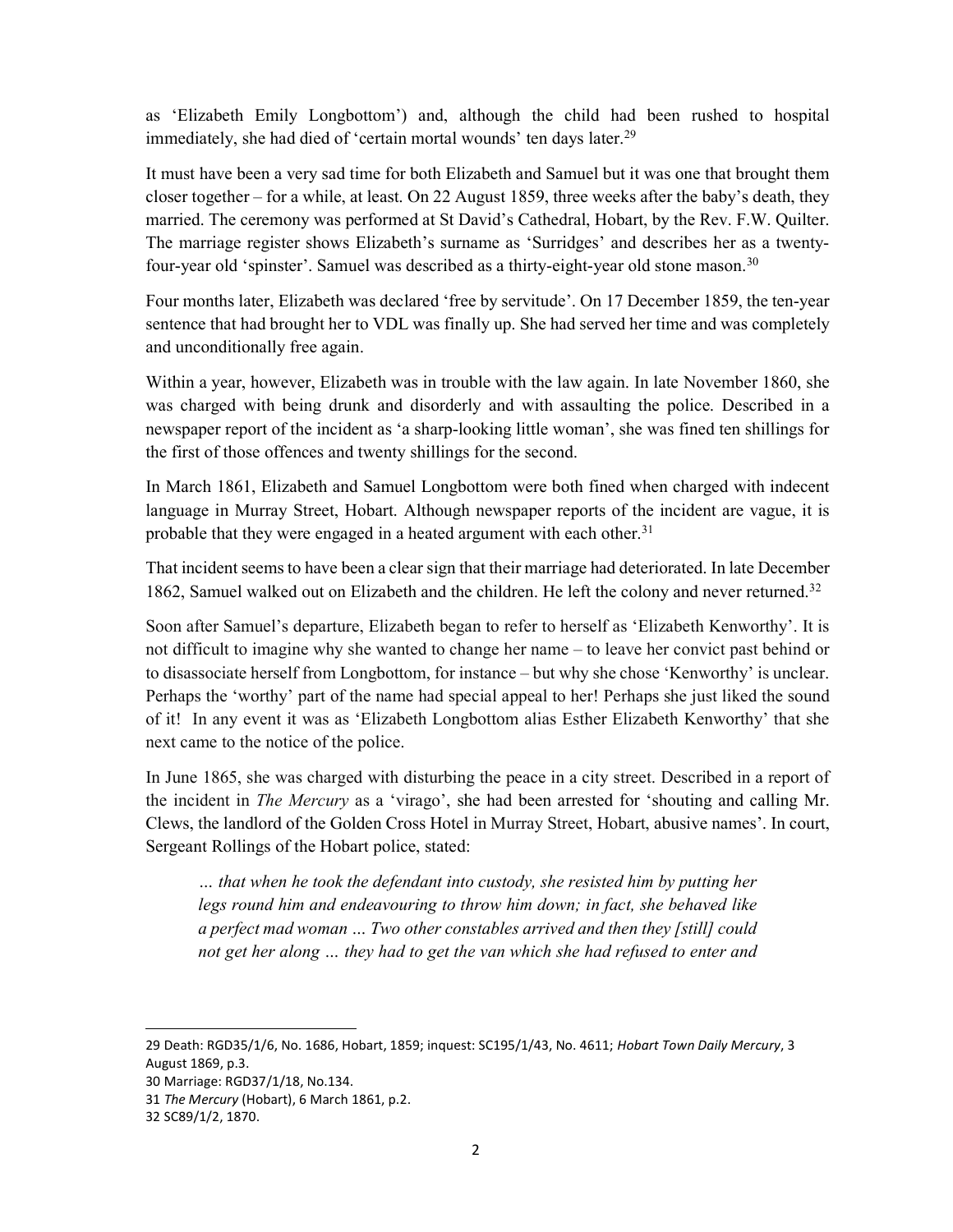it took the three of them to get her into it. Even when she came to the watchhouse she behaved in an outrageous manner there. $33$ 

Even while in court, Elizabeth found it hard to control herself. As the hearing was coming to an end, she remarked to the magistrate, 'There's a great deal of law here but very little justice'. However, when the magistrate threatened to gaol her for contempt, she had wisely held her tongue. She was fined forty shillings and costs for disturbing the peace and twenty shillings and costs for resisting Sergeant Rollings in the execution of his duty.<sup>34</sup>

That was to be the last time Elizabeth appeared in court to answer a charge – but it was not her last court appearance. On 10 November 1870, she made an application to the Supreme Court of Tasmania (Matrimonial Causes Jurisdiction) for a 'protection order' against Samuel Longbottom.<sup>35</sup> In it, she provided an outline of her relationship with him, stating that she had cohabited with him since 1853; they had married in 1859; she had borne six children to him before he deserted on 28 December 1862; he had since left the colony; he had not contributed in any way to her support or that of their children since that time; she had since supported herself and her children by her own earnings; she had since acquired certain property; she was now seeking an order for the protection of the earnings and property she had acquired since December 1862 from any creditors who might wish to claim upon him.<sup>36</sup>

Although the application made no mention of the word 'divorce', the Court appears to have treated it as such. Was Longbottom's desertion the reason for this? According to Finlay (2005):

After the enactment of the English Divorce Act (1857), the colonies were invited to pass similar legislation. A Divorce Act was introduced in the Tasmanian Legislative Council in 1858, but strongly opposed, in case it opened the floodgates to immorality. There was also a feeling against dictation by the mother country. A second attempt, two years later, was successful, the focus having shifted to the protection of wives and children where the husband had deserted, for example, to one of the gold rushes.<sup>37</sup>

At the conclusion of the hearing, a summons was issued to Longbottom (in his absence) to attend the court within two weeks to show cause why the protection order should not be granted. When neither Longbottom nor his attorney attended as directed, the protection order/divorce was duly granted.<sup>38</sup>

1

www.utas.edu.au/library/companion\_to\_tasmanian\_history/M/Marriage%20and%20divorce.htm 38 SC89/1/2, 1870. The case is listed as divorce in Supreme Court records.

<sup>33</sup> The Mercury, 28 June 1865, p.3. The dictionary definition of 'virago' is 'a domineering, violent, or badtempered woman'.

<sup>34</sup> The Mercury, 28 June 1865, p.3.

<sup>35</sup> SC89/1/2.

<sup>36</sup> Elizabeth's claim that she had borne six children to Longbottom is puzzling; only three children of the marriage have been identified; no registration records of the births have been located.

<sup>37</sup> Finlay, H. (1995). 'Hapless creatures and beastly propensities: the introduction of divorce into Tasmania in 1860' in Papers and Proceedings: Tasmanian Historical Research Association, Vol. 42, No. 3, September. See also Finlay, H. (2005). 'Marriage and Divorce' in Companion to Tasmanian History. University of Tasmania, Centre for Tasmanian Historical Studies at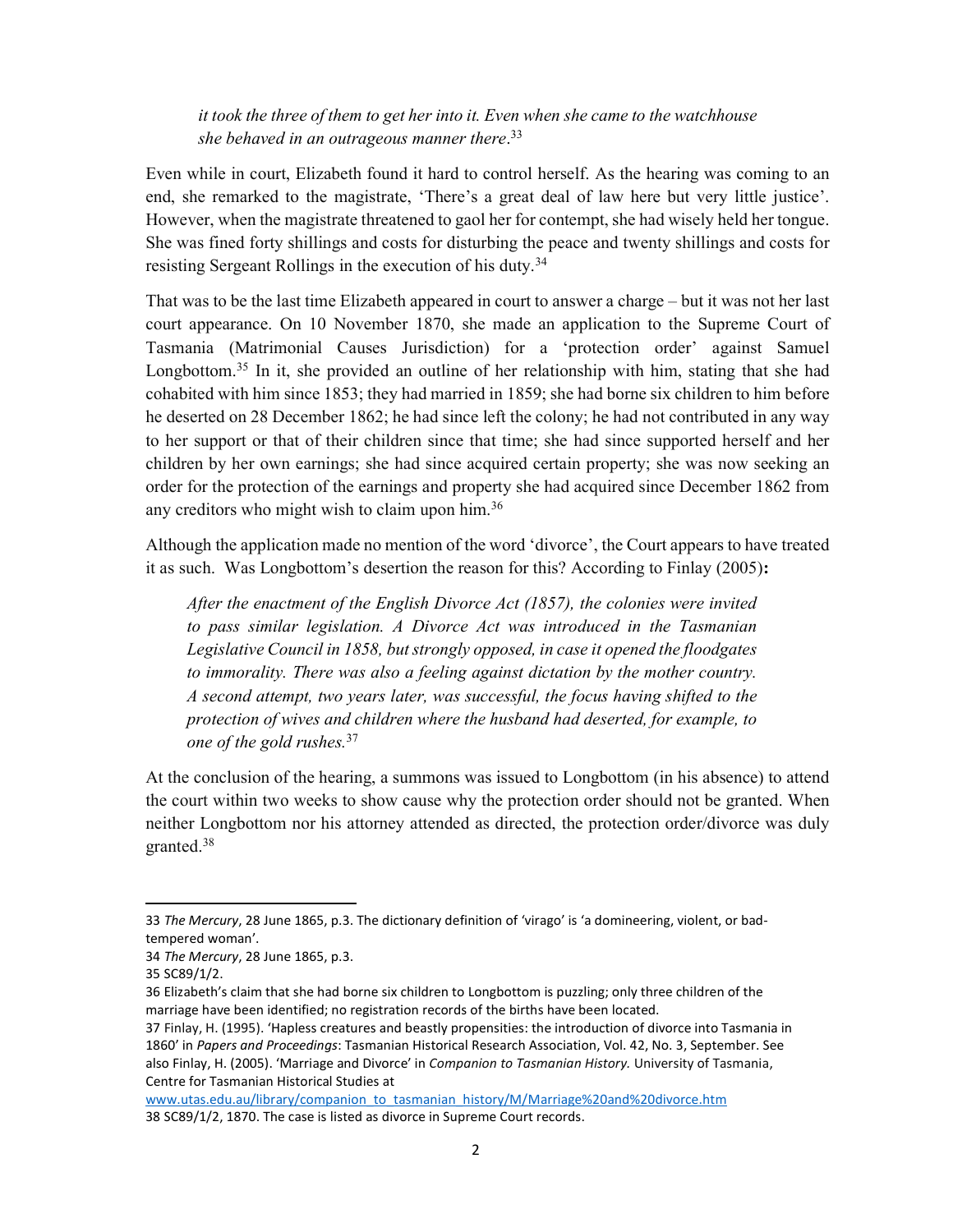After the hearing, Elizabeth, who seemed to have a fascination with names, never used the surnames 'Surridge' or 'Longbottom' again. From that time until her death, she was known either as 'Elizabeth', 'Emma', 'Esther' or 'Emily' Kenworthy'.

It was as 'Elizabeth Kenworthy' that she next came to the attention of the authorities when, in 1871, she applied for the license of the Golden Cross Hotel in Murray Street, Hobart - the very hotel from which she had had to be dragged away from, kicking and screaming like a mad woman, by three police constables just six years earlier!

In January 1871, John Clews, the publican at whom Elizabeth had been shouting abuse in June 1865, passed away and the licence had been transferred to a man by the name of George Brown. However, by early August of that year, Brown had been prepared to surrender it and Elizabeth made an application for it. It was another bold move for a relatively young woman. She was still only in her mid-thirties. She was an ex-convict. She had been in conflict with the law frequently. And even more significantly, perhaps, she was without the support – moral or financial - of a male.<sup>39</sup>

Elizabeth's application was considered at a meeting of Justices of the Peace at the Hobart Town Hall, Hobart, on 7 August. In attendance also were the Superintendent of Police and the Police Clerk. After the Superintendent had informed the Bench that the applicant for the license of the Golden Crown was a woman holding a protection order, there was a lengthy discussion about whether it was customary to grant licences to single women. When the Superintendent advised the Bench that a considerable number of licences were already held by single women and that the maintenance of order in their premises was no more of a problem than in other hotels, the transfer of the licence was approved.<sup>40</sup>

What difficulty Elizabeth had in managing the hotel is not known - but there is evidence to suggest that the venture did not work out well for her. Within a couple of years, she had relinquished the licence to a William Valentine. As it happens, Valentine may not have had any more success with the hotel than Elizabeth had had. When, in August 1875, he wished to transfer the license to a Henry Green, the Justices of the Peace who heard the application were told that the Golden Crown Hotel:

… was one of those infamous dens … which were a disgrace to the town and a standing reproach to the police, who, if they did their duty fairly, would soon put an end to them It was nothing but a brothel, and it was surrounded by brothels.<sup>41</sup>

Had Elizabeth operated the Golden Crown as a brothel? There is no evidence that she had.

For the next thirty years, Elizabeth avoided further trouble with the law and lived quietly with her daughter, Sarah, at her home at Battery Point, Hobart. When Sarah – who by this time had adopted the name 'Mary Emma Kenworthy' - died in November 1904, Elizabeth went to live with friends,

<sup>39</sup> Clews, death notice: The Mercury (Hobart), 21 January 1871.

<sup>40</sup> The Mercury (Hobart), 8 August 1871.

<sup>41</sup> The Mercury (Hobart), 3 August 1875, p.2.